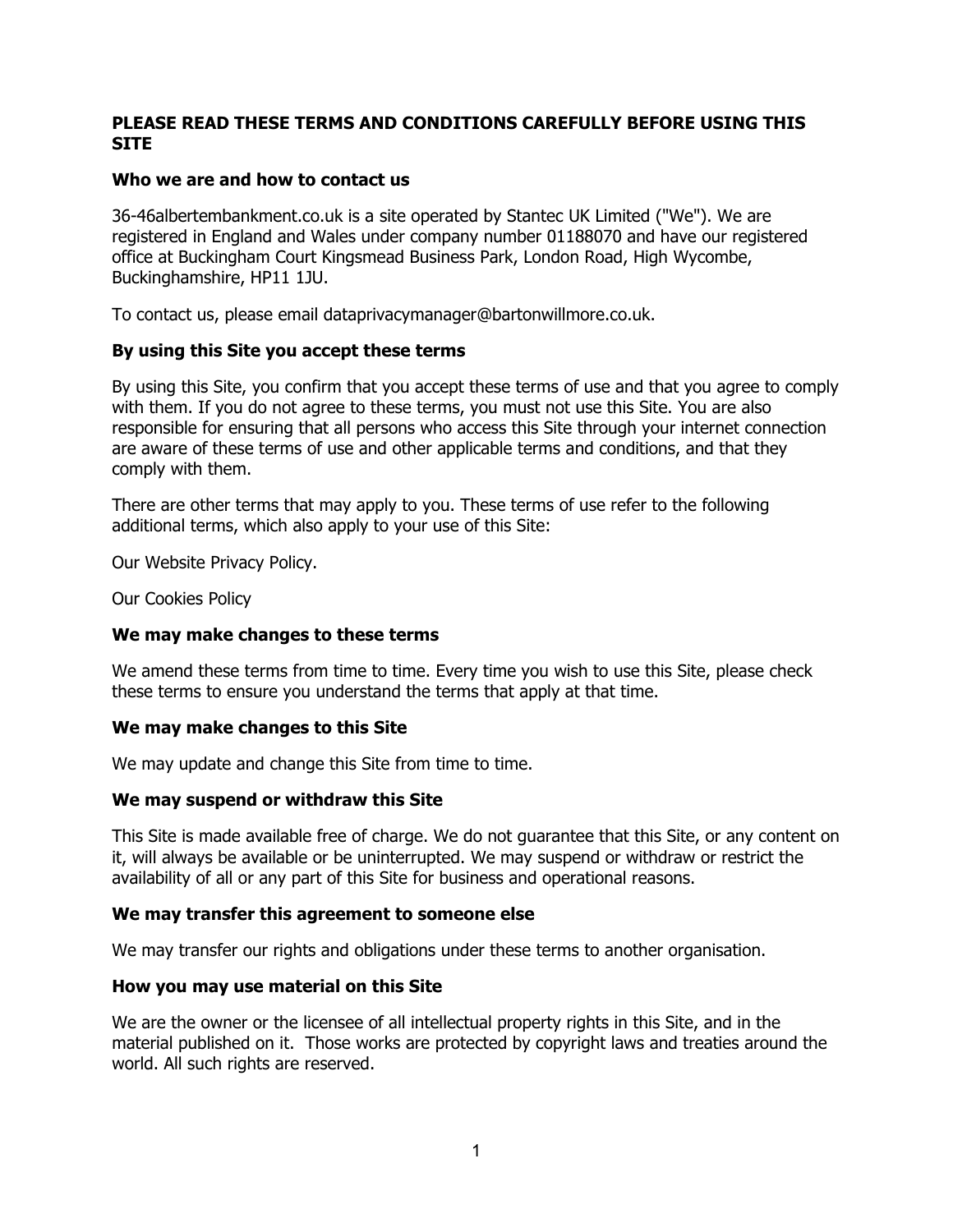Our status (and that of any identified contributors) as the authors of content on this Site must always be acknowledged.

You must not use any part of the content on this Site for commercial purposes without obtaining a licence to do so from us or our licensors.

If you print off, copy or download any part of this Site in breach of these terms of use, your right to use this Site will cease immediately and you must, at our option, return or destroy any copies of the materials you have made.

### **Do not rely on information on this Site**

The content on this Site is provided for general information only. It is not intended to amount to advice on which you should rely. You must obtain professional or specialist advice before taking, or refraining from, any action on the basis of the content on this Site.

Although we make reasonable efforts to update the information on this Site, we make no representations, warranties or guarantees, whether express or implied, that the content on this Site is accurate, complete or up to date.

#### **We are not responsible for websites we link to**

Where this Site contains links to other sites and resources provided by third parties, these links are provided for your information only. Such links should not be interpreted as approval by us of those linked websites or information you may obtain from them. We have no control over the contents of those sites or resources.

#### **Our responsibility for loss or damage suffered by you**

#### **Whether you are a consumer or a business user**:

We do not exclude or limit in any way our liability to you where it would be unlawful to do so. This includes liability for death or personal injury caused by our negligence or the negligence of our employees, agents or subcontractors and for fraud or fraudulent misrepresentation.

#### **How we may use your personal information**

We will only use your personal information as set out in our Website Privacy and Cookies Policy.

#### **We are not responsible for viruses and you must not introduce them**

We do not guarantee that this Site will be secure or free from bugs or viruses. You are responsible for configuring your information technology, computer programmes and platform to access this Site. You should use your own virus protection software.

You must not misuse this Site by knowingly introducing viruses, trojans, worms, logic bombs or other material that is malicious or technologically harmful. You must not attempt to gain unauthorised access to this Site, the server on which this Site is stored or any server, computer or database connected to this Site. You must not attack this Site via a denial-of-service attack or a distributed denial-of service attack. By breaching this provision, you would commit a criminal offence under the Computer Misuse Act 1990. We will report any such breach to the relevant law enforcement authorities and we will co-operate with those authorities by disclosing